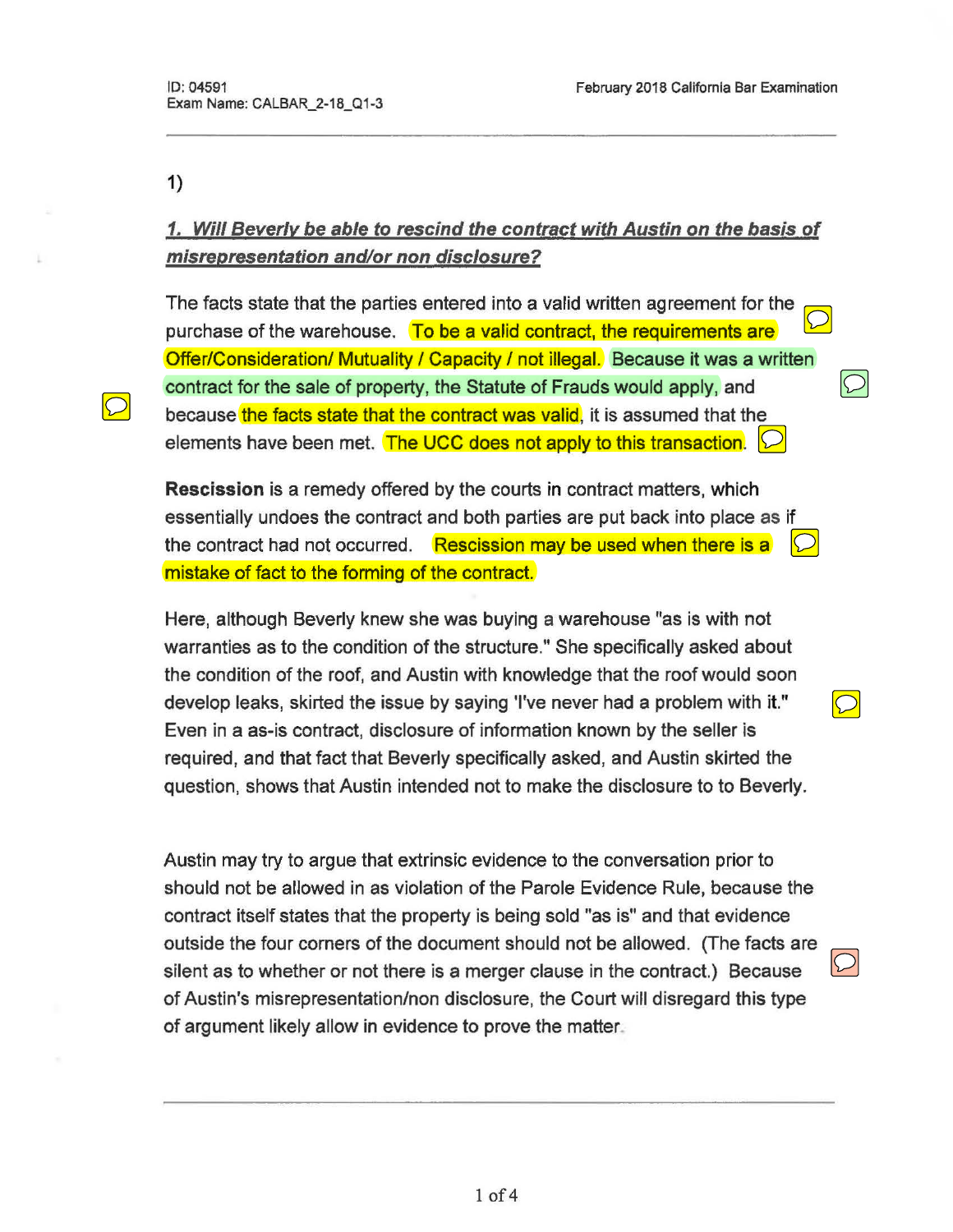$|\bigcirc|$ 

### Conclusion

 $\overline{\bigcirc}$ 

 $\bigcirc$ 

As such, the court will likely allow Beverly to rescind the contract with Austin based on his non-disclosure / Misrepresentation of the fact.

## 2. What, if any ethical violations has Lou Committed? Discuss. Answer according to California and ABA authorities.

### False Testimony of a Witness

Lou has a duty to not encourage a witness to testify falsely. Here, there does not appear to be any facts that Lou encouraged the Expert not to tell the truth. Lou did know from prior testimony that Dr. Crest's previous assertion was that a  $TT$  roof always lasts at least 5 years, and that they were climate dependent. Based on that knowledge, and the facts, it seems unlikely that Lou did not ask the expert to change his opinion prior to the witness taking the stand...

Lou also has a duty if a witness is testifying, not to promote the falsehoods. Here, it appears that the false information came out during Cross-Examination by the other attorney. Lou was not the one asking the questions of Dr. Crest at the time the false information was revealed. But Lou should not have used the information in any way in his closing argument.

Under ABA and CA rules, if an attorney knows that a witness is planning on testifying falsely, in a civil matter such as this, the attorney has the right not to put the witness on the stand. (If it's the defendant, the Defendant has the right to take the stand, but the attorney may then only question in them in a way not to draw out the false information or to allow the Defendant to testify in a more narrative format.) Further, the Attorney has the duty to correct the falsehoods with the tribunal and/or with draw from the matter. Further, in CA the Attorney has a duty not to mislead the Court. Lou by taking the false information from the expert and spinning it again to the court is misleading and intentional.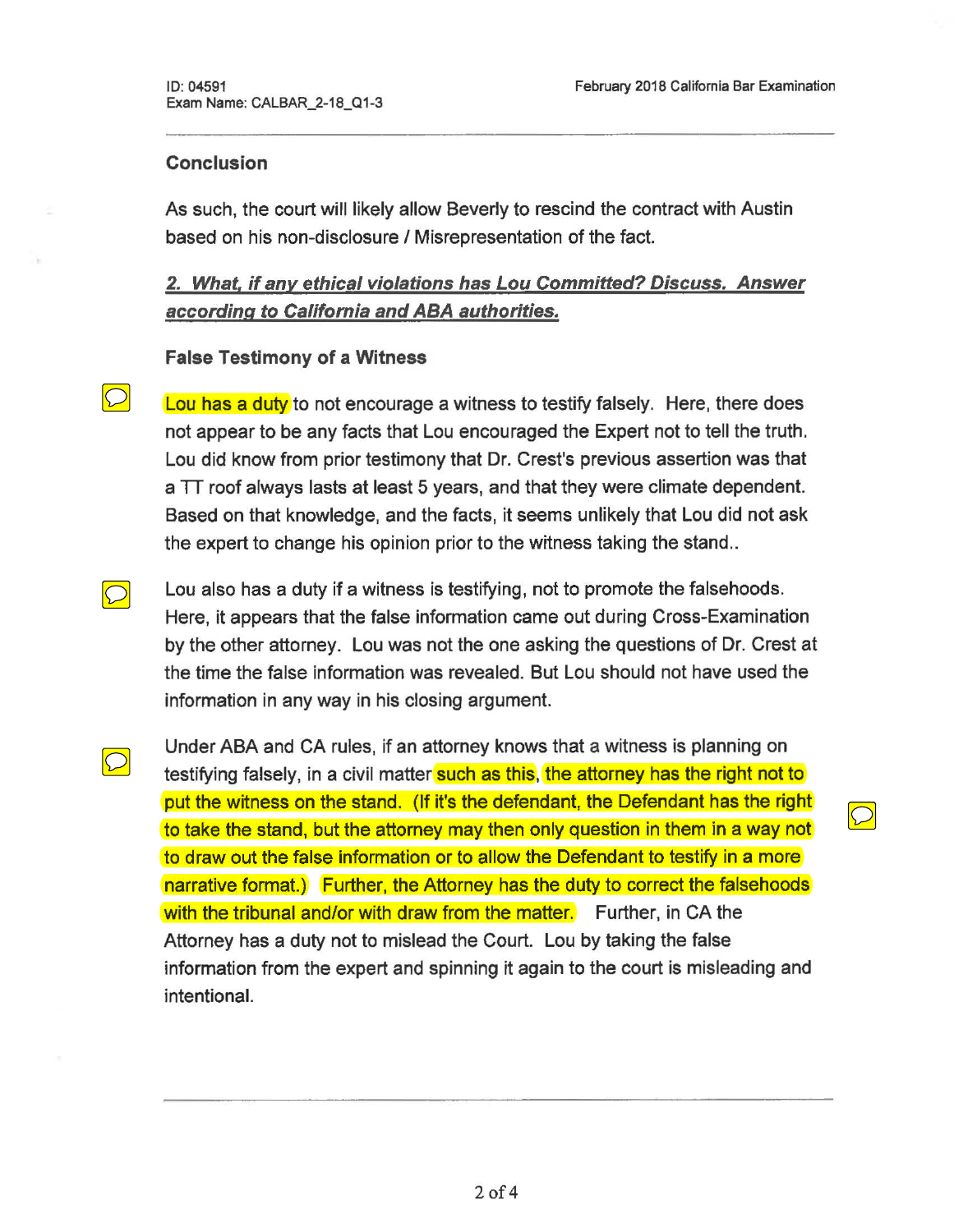Exam Name: CALBAR\_2-18\_Q1-3

The facts do not state that Lou knew that Dr. Crest was planning to testify contrary to his prior opinion, and thus would not had a reason not to have his witness testify. Again, the information came out on Cross Examination, but should have never been used by Lou.

#### Candor

 $\boxed{\bigcirc}$ 

Lou has a duty of Candor to the court. Here it is likely that Lou breached that duty in his closing arguments. Not only did Lou not call out the false and misleading information, but Lou used the false information as a credible argument in his closing statement, and backed the statements up by saying he inspected the roof and his inspection confirmed Dr. Crest's testimony. Lou, in his "testifying" closing statement (see below) advanced the false theories to the court, by knowingly stating and repeating false information.

Under both, Lou breached his duty of Candor to the Court. Further under CA rules, Lou has a duty not to mislead the court, or allow testimony which misleads the court, which he, himself did in his closing.

#### Attorney at Witness

An attorney may not act as a witness in the case in which they are counsel for except as stated below under the distinctions. Lou's statement regarding his confirmation of Dr. Crest's findings, although not made on the stand as a witness would testify from, may be considered that Lou is acting as a witness for Plaintiff and testifying.

Here , Lou is claiming that he did an inspection and his findings agree with the Expert. Further, unless the findings would be something a lay person could testify to as for opinion, it may also cross the line as subject matter requiring an expert opinion to introduce the testimony. Lou is a lawyer, not a roofing expert and a lay person would not likely know if Climate was a factor to that particular type of roof failing, or the life expectancy of that type of roof. Further the facts do not state if Lou ever actually inspected the roof himself.

 $3$  of  $4$